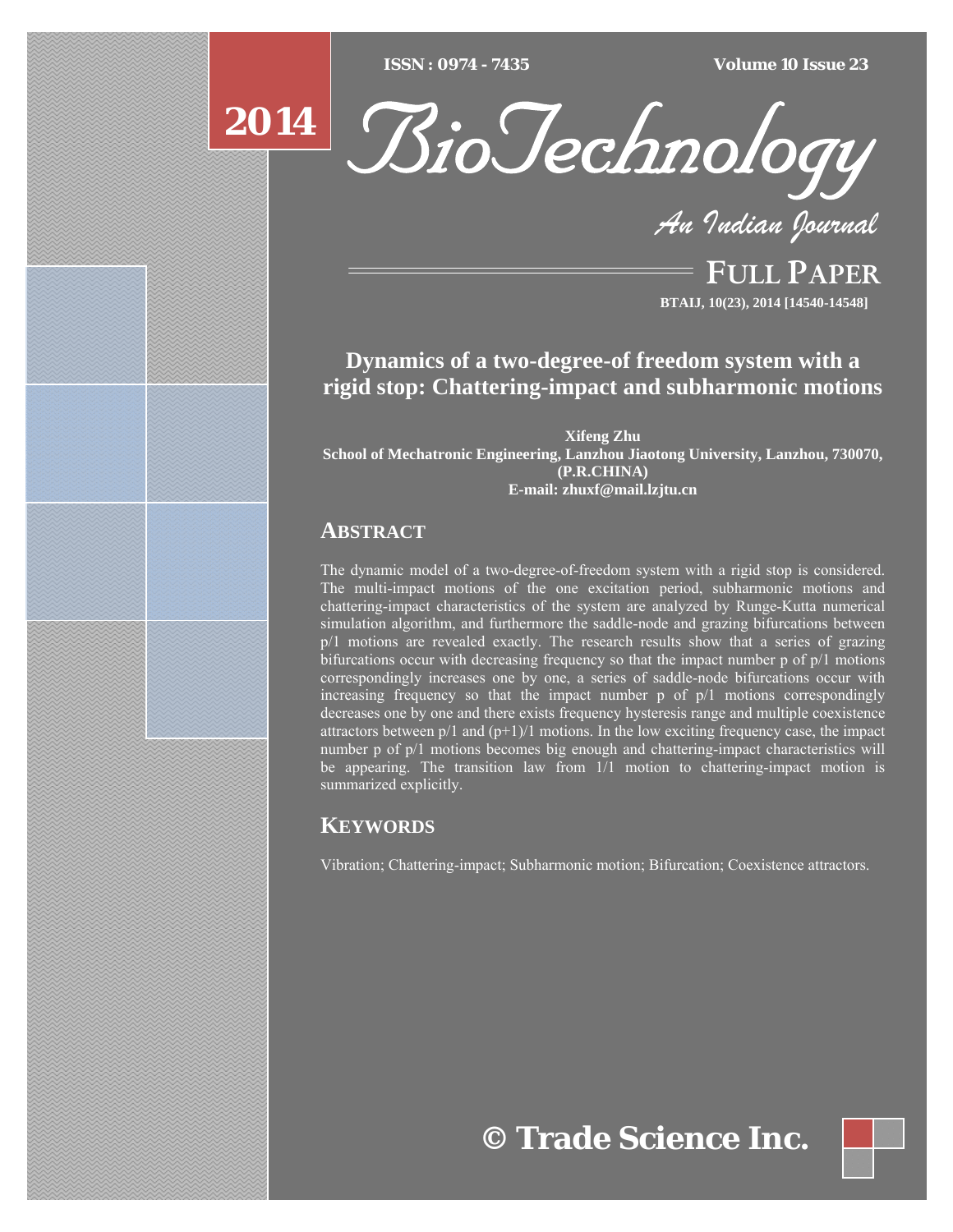#### **INTRODUCTION**

 The rigid stop that can display rich and complex nonlinear responses exists extensively in mechanical vibro-impact systems. Such non-smooth nonlinear systems are capable of exhibiting classically nonlinear behaviour such as coexistence attractors, period-doubling and grazing bifurcations. For example, impact dampers, pile drivers, etc., is based on the impact action for moving bodies. With other equipment, e.g., mechanisms with clearances and barriers, gears, wheel-rail interaction of railway coaches, etc., impacts also occur, but they are detrimental as they bring about increased wear and impulsive noise. It is necessary to be able accurately to model the dynamics of mechanical systems with rigid stops and clearances, so as to enlarge profitable effects and weaken adverse effects. The near-grazing impacting behaviours such as multi-periodic orbits, subharmonic resonances and chaos in discontinuous dynamical systems has been reflected by amount of researchers in the past several years. Shaw and Holmes**[1]** analyzed a single-degree-of-freedom vibro-impact system by using the traditional approaches for demonstrating periodic-impact phenomena in the system. The results revealed all types of typical nonlinear behaviours: saddle-node and flip bifurcations, multiple coexisting attractors and chaos, etc. Nordmark**[2]** developed the discontinuity mapping method for investigating grazing dynamics and attendant bifurcations of the piecewise linear and vibro-impact systems. Ref.**[3]** focused on the grazing transitions from no impact to impact motion and investigated parameter space regions around the grazing bifurcations. Chin et al.<sup>[4]</sup> numerically generated three basic bifurcation scenarios such as reversed period adding cascade, hysteresis and period-M maximal orbit by using Nordmark map. Ref.**[5]** provides a comprehensive investigation of grazing motions in the dry-friction oscillator for a better understanding of the grazing mechanism of a discontinuous system. Experimental model of a base excited symmetrically piecewise linear oscillator was performed by Sin and Wiercigroch**[6]**. Luo**[7,8]** presented an idealized, piecewise linear system to model non-smooth vibration of gear transmission and studied the impact behaviour between the gear teeth. For example, in wheel-rail impacts of railway coaches**[9]**, Jeffcott rotor with bearing clearance**[10]**, gears transmissions**[11]**, small vibro-impact pile driver**[12]**, etc., impacting models have proved to be useful. Giusepponi et al.**[13]** demonstrated the chattering dynamics of an inelastic ball bouncing on the vibrating table. Ref.**[14]** studied the chattering sequence and correlative relationship between dynamic performance and system parameters of a two-degree-of-freedom periodically-forced system with a clearance.

 A periodically-forced system with a rigid stop and clearance is established. The main purpose of the present study is to analyze the nonlinear characteristics of such system, including grazing and period doubling bifurcations, subharmonic motions, coexistence attractors, etc. A series of grazing bifurcations occurs with decreasing frequency so that the impact number *p* of *p*/1 motions correspondingly increases one by one, a series of saddle-node bifurcations occur with increasing frequency so that the impact number *p* of *p*/1 motions correspondingly decreases one by one and there exists frequency hysteresis and multiple coexistence attractors between  $p/1$  and  $(p+1)/1$  motions. In the low exciting frequency case, the impact number *p* of *p*/1 motions becomes big enough and chattering-impact characteristics will be appearing. The transition law from 1/1 motion to chattering-impact motion is summarized explicitly.

#### **MECHANICAL MODEL**

 The mechanical model of a two-degree-of freedom system with a rigid stop is shown in Figure 1. Displacements of the masses  $M_1$  and  $M_2$  are described by  $X_1$  and  $X_2$ , respectively. The masses  $M_1$  and  $M_2$  are connected by linear spring with stiffness  $K_1$  and linear viscous dashpot with damping constant  $C_1$ . The mass  $M_2$  is attached to the supporting baseby the linear spring with stiffness  $K_2$  and linear viscous dashpot with damping constant  $C_2$ . The excitations on massesare harmonic with amplitudes  $P_1$  and  $P_2$ .  $\Omega$  is the excitation frequency, and  $\tau$  is the phase angle. The mass  $M_1$  begins to hit the rigid stop when the displacement  $X_1$  of mass  $M_1$  equals the clearance  $B$ , i.e.  $X_1(t) = B$ . The impact is described by a coefficient of restitution*R*.



**Figure 1 : Mechanical model of a periodic forced system with a rigid stop.**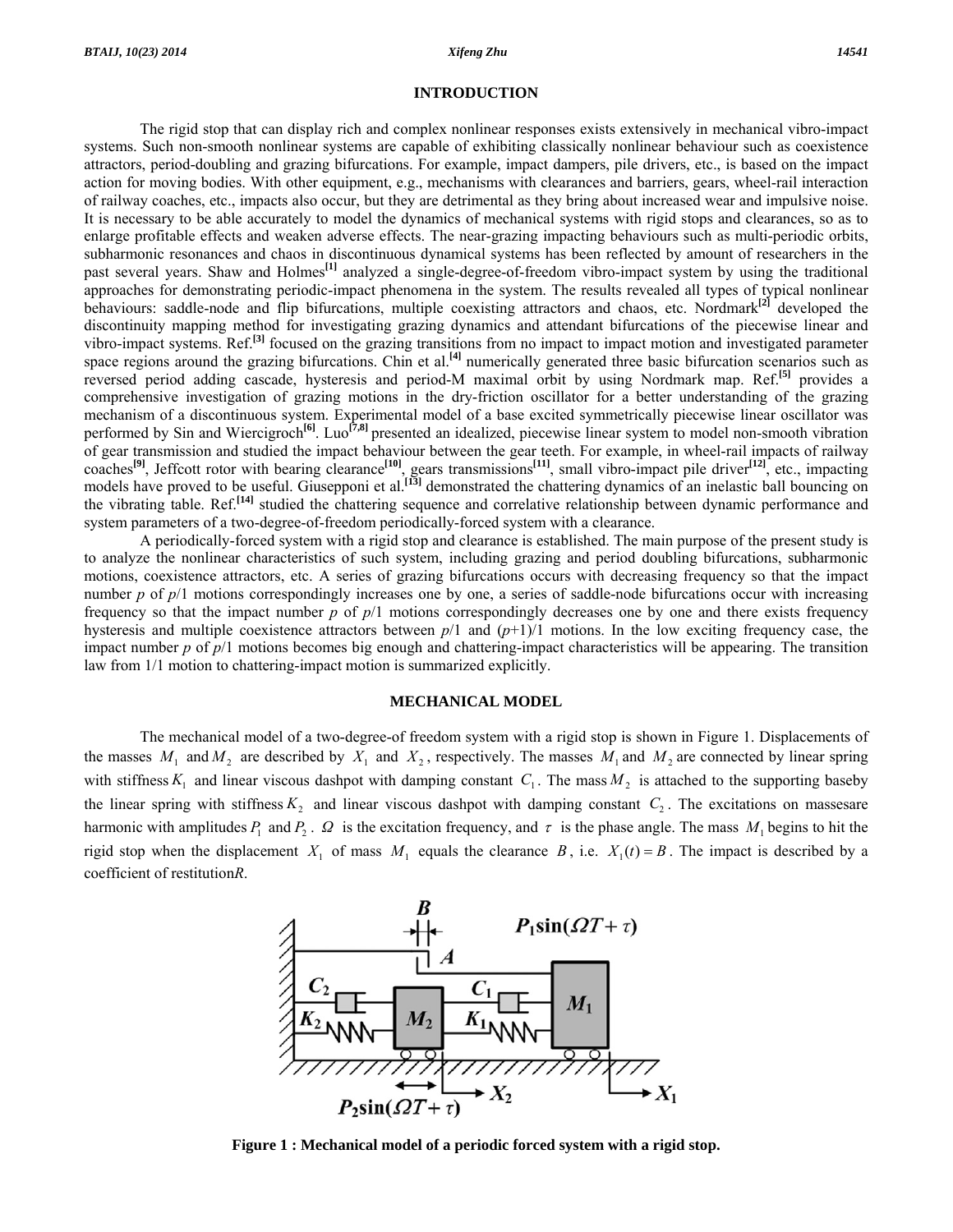The motion processes of the system when the absolute value of displacement  $X_1$  is less than the clearance are considered. The condition of the periodic forced system, just immediately after impact, has become initial conditions in the subsequent process of the motion. The non-dimensional differential equations of motion are given by Equation (1).

$$
\begin{bmatrix} 1 & 0 \ 0 & \frac{\mu_m}{1-\mu_m} \end{bmatrix} \begin{bmatrix} \ddot{x}_1 \\ \ddot{x}_2 \end{bmatrix} + \begin{bmatrix} 2\zeta & -2\zeta \\ -2\zeta & \frac{2\zeta}{1-\mu_c} \end{bmatrix} \begin{bmatrix} \dot{x}_1 \\ \dot{x}_2 \end{bmatrix} + \begin{bmatrix} 1 & -1 \\ -1 & \frac{1}{1-\mu_k} \end{bmatrix} \begin{bmatrix} x_1 \\ x_2 \end{bmatrix} = \begin{Bmatrix} 1-f_{20} \\ f_{20} \end{Bmatrix} \sin(\omega t + \tau), \quad (x_1 < \delta)
$$
 (1)

 A sudden change of velocity of the mass *M*<sup>1</sup> occurs immediately after the impact, which is determined by Newton's hypothesis, i.e.,

$$
\dot{x}_{1+} = -R\dot{x}_{1-}, \qquad (x_1 = \delta) \tag{2}
$$

where the subscript signs "-" and "+" denote the states just before and after the impact, respectively.

The non-dimensional quantities of Equation (1) are given by

$$
\mu_m = \frac{M_2}{M_2 + M_1}, \ \mu_k = \frac{K_2}{K_2 + K_1}, \ \mu_c = \frac{C_2}{C_2 + C_1}, \ \zeta = \frac{C_1}{2\sqrt{K_1 M_1}}, f_{20} = \frac{P_2}{P_2 + P_1}, \ \omega = \Omega \sqrt{\frac{M_1}{K_1}},
$$
\n
$$
\delta = \frac{BK_1}{P_1 + P_2}, t = T \sqrt{\frac{K_1}{M_1}}, \ x_i = \frac{X_i K_1}{P_1 + P_2}, i = 1, 2.
$$
\n(3)

 Periodic-impact motions of the system are described by the symbol *p*/*n*, where *n* denotes the number of excitation periods and *p* denotes the number of impacts with the rigid stop, during one impact motion period, respectively. In order to establish the Poincaré map of the periodic forced system, we chose the Poincaré section:  $\sigma_p = \{(x_1, x_1, x_2, x_2, t) \in R^4 \times S,$  $x_1 = \delta$ ,  $\dot{x}_1 = \dot{x}_{1-}$ . The disturbed map of  $1/n$  motion is represented briefly by

$$
X_0^{(i+1)} = \widetilde{f}(\nu, X_0^{(i)})
$$
\n<sup>(4)</sup>

where  $X \in \mathbb{R}^4$ , vare real parameters,  $v \in \mathbb{R}^m$ ,  $X_0^{(i+1)} = X^* + \Delta X_0^{(i+1)}$ ,  $X_0^{(i)} = X^* + \Delta X_0^{(i)}$ ,  $X^* = (\tau_0, x_{20}, \dot{x}_{1-}, \dot{x}_{20})^T$  is a fixed point in the Poincarésection  $\sigma_p$ , its disturbed vectors is represented by  $\Delta X_0^{(i)} = (\Delta \tau^{(i)}, \Delta x_2^{(i)}, \Delta x_1^{(i)}, \Delta x_2^{(i)})^T$ ,  $\Delta X_0^{(i+1)} =$  $(\Delta \tau^{(i+1)}, \ \Delta x_2^{(i+1)}, \Delta \dot{x}_{1-}^{(i+1)}, \Delta \dot{x}_2^{(i+1)})^{\text{T}}$ , respectively.

The Poincaré section  $\sigma_n = \{(x_1, \dot{x}_1, x_2, \dot{x}_2, t) \in \mathbb{R}^4 \times \times \mathbb{S}, x_1 = x_{1v} \text{, mod}(t = 2\pi/\omega)\}$  is also considered to construct the other map. Consequently, the number *p* and *n* of  $p/n$  motion can be determined easily by the Poincaré map  $\sigma_p$  and  $\sigma_n$ respectively.

#### **CHARACTERISTIC AND TRANSITION LAW OF CHATTERING-IMPACT MOTIONS**

 The existence and stability of *p*/1and chattering-impact motionsis analyzed explicitly. Grazing bifurcations at the boundary of *p*/1 motions with decreasing frequency are considered. Particularly, the grazing bifurcation series from 4/1 orbit to5/1 orbit is interrupted and there exists different kinds of periodic motions such as 8/2, 7/2, 10/3, 13/4,etc.

Taking dimensionless parameters (1):  $\mu_m = 0.67$ ,  $\mu_k = 0.84$ ,  $\mu_c = 0.80$ ,  $\zeta = 0.10$ ,  $f_{20} = 0.00$ ,  $\delta = 0.77$  and  $R =$ 0.80, we analyze the nonlinear dynamic performances of the two-degree-freedom periodically forced system with a rigid stop. The global bifurcations of the rigid stop system, in the form of projected Poincaré section  $\sigma_p$ , is shown for  $\omega$  varying in the range [0.2, 0.8], see Figure 2. The sign  $G_{p/1}$  denotes the grazing bifurcation boundary of  $p/1$  to  $(p+1)/1$  periodic orbit. Figure 3 is the detail local bifurcations of Figure 2. It is shown that the system exhibits stable 1/1 motion with  $\omega \in [0.6646,$ 0.8]. When the frequency  $\omega$  is decreased to  $\omega_c$  =0.6646, the mass  $M_1$  begins to touch the rigid stop with zero velocity and the grazing bifurcation occurs, the 1/1 motion has changed its stability so that the impact number *p* increases oneand the 2/1 impact motion is born. The stable 2/1 motion exists in the frequency interval  $\omega \in (0.4576, 0.6646)$ . As  $\omega$  passes through  $\omega$ =0.4576 decreasingly, grazing bifurcation associated with themotion occurs and the stable 3/1 motion takes place after the grazing bifurcation immediately. Figure 4 shows the 1/1 motion with grazing contact for  $\omega_c = 0.6646$  and Figure 5 shows the 2/1 motion with grazing contact for  $\omega_c = 0.4576$ . From Figure 3, several frequency windows of chaos and periodic motion exist analogously, such as 13/4, 10/3, 7/2, 8/2, etc. For example, the 10/3 motion turns into chaos from grazing bifurcation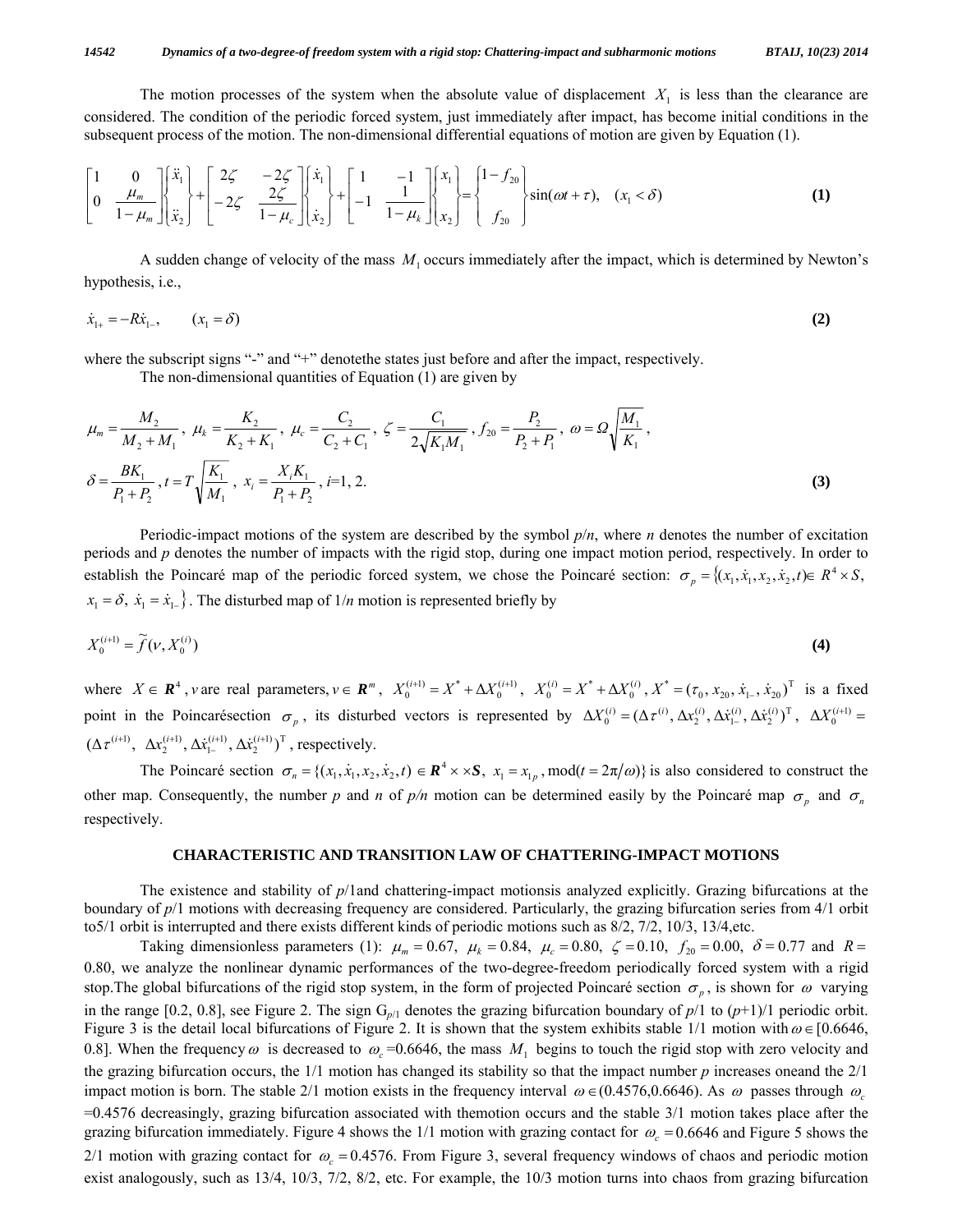with decreasing frequency and then a sequence of inverse period-doubling bifurcations appears. The 7/2 motion fall into chaos and then 4/1 fundamental motion is born via the inverse period-doubling bifurcations.



**Figure 2 : Bifurcation diagram with decreasing frequency** <sup>ω</sup> **.** 



**Figure 3 : Details of Figure 2: a) Bifurcation diagram of Poincaré map**  $\sigma_p$ , b) Bifurcation diagram of Poincaré map  $\sigma_{n}$ .



**Figure 4 : Phase portrait of 1/1 motion with grazing contact,** <sup>ω</sup> **=0.6646.**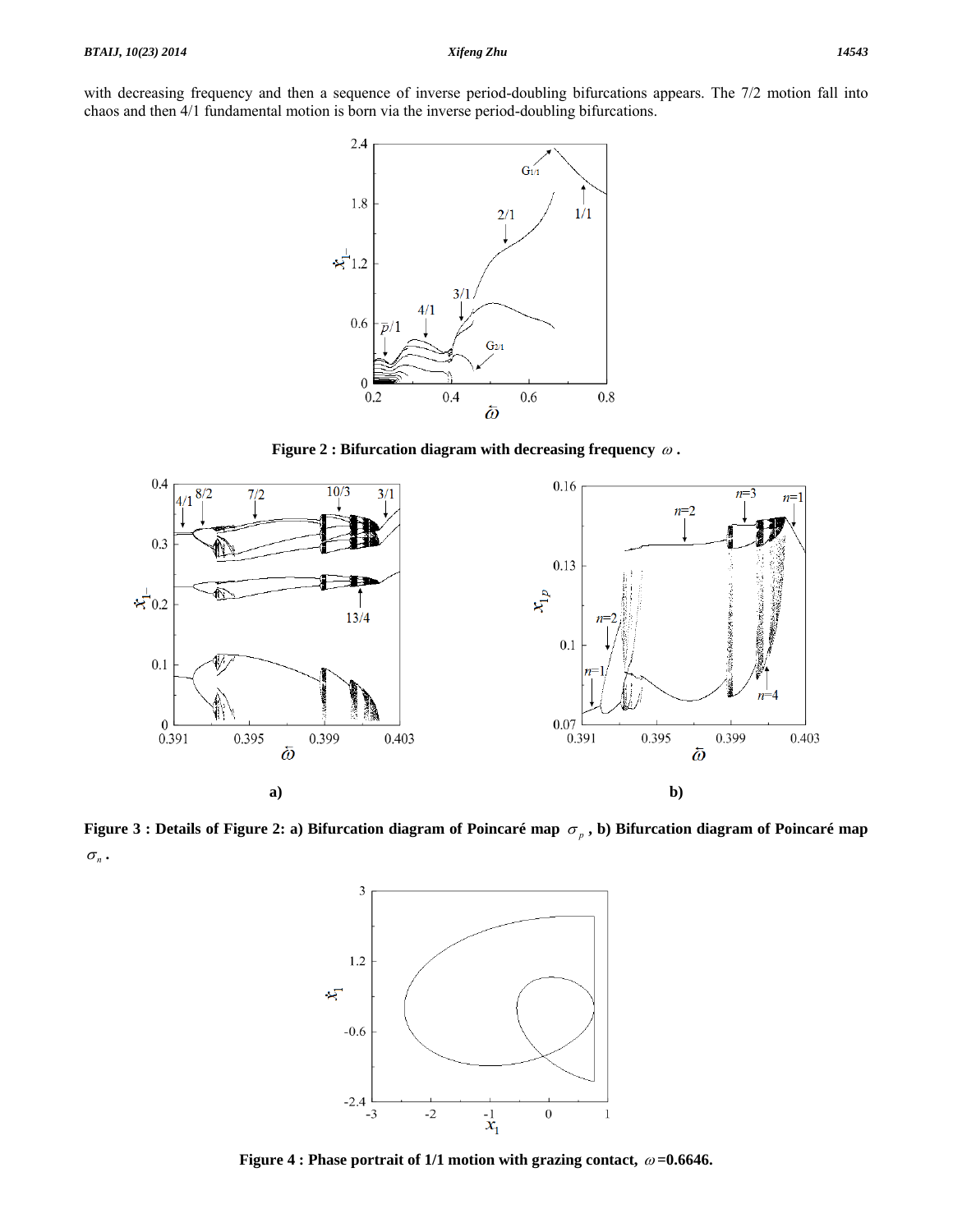

**Figure 5 : Phase portrait of 2/1 motion with grazing contact,**  $\omega$ **=0.4576.** 

A series of grazing bifurcations occurs with decreasing the frequency  $\omega$  so that the number p of impacts of  $p/1$ motions increases one by one. As *p* becomes big enough, the *p*/1 motion exhibits chattering-impact characteristics. The lower the frequency  $\omega$  is, the more the impact number  $p$  is. Consequently, the transition law from 1/1 motion to chattering-impact motion is summarized as follows

$$
\omega \downarrow: \overline{p}/1 \stackrel{\text{SBiff}}{\leftarrow} \dots \stackrel{\text{GBiff}}{\leftarrow} \overline{p}/1 \stackrel{\text{GBiff}}{\leftarrow} \dots \stackrel{\text{GBiff}}{\leftarrow} (p+1)/1 \stackrel{\text{GBiff}}{\leftarrow} p/1 \stackrel{\text{GBiff}}{\leftarrow} \dots \stackrel{\text{GBiff}}{\leftarrow} 2/1 \stackrel{\text{GBiff}}{\leftarrow} 1/1. \tag{5}
$$

where the symbol  $\bar{p}/1$  denote the chatting-impact motion with sticking and  $\tilde{p}/1$  represent the chattering-impact motionwithout sticking, S Bif and G Bif represent sliding and grazing bifurcations, respectively. Figure 6 shows the time series of 3/1, 5/1 and chattering-impact motion.



**Figure 6 : Time series of: a) 3/1 motion,**  $\omega = 0.42$ , b) 5/1 motion,  $\omega = 0.28$ , c) chattering-impact motion,  $\omega = 0.22$ .

#### **SUBHARMONIC MOTIONS**

Taking dimensionless parameters (2):  $\mu_m = 0.67$ ,  $\mu_k = 0.84$ ,  $\mu_c = 0.80$ ,  $\zeta = 0.10$ ,  $f_{20} = 0.00$ ,  $\omega = 0.82$  and  $R =$ 0.80, we analyze the nonlinear dynamic performances of the rigid stop system with decreasing the clearance  $\delta$ . The global bifurcations of the rigid stop system, in the form of projected Poincaré section  $\sigma_p$  and  $\sigma_n$ , is shown for  $\delta$  varying in the range [2.0,5.6], see Figure 7.

The  $1/n$  subharmonic motions  $(n=1, 2, 3, 4, 5)$  are easily demonstrated by Figure 7. This is the period adding cascade referred in Ref.<sup>[4]</sup>. The chaos motions appears via the grazing bifurcation of  $1/n$  motion and the  $1/(n-1)$  subharmonic motion occurs through the reversed period doubling bifurcation from chaos with increasing the clearance  $\delta$ . However, we can note that existence windows of 2/2*n*motions (*n*=1, 2, 3, 4, 5) are too small to be observed. In Figure 8, the phase portrait 1/3orbit with grazing contact is shown at  $\delta = 4.45$ . The chaos via the grazing bifurcation of 1/3 motion is depicted bythe phase portrait shown in Figure 9.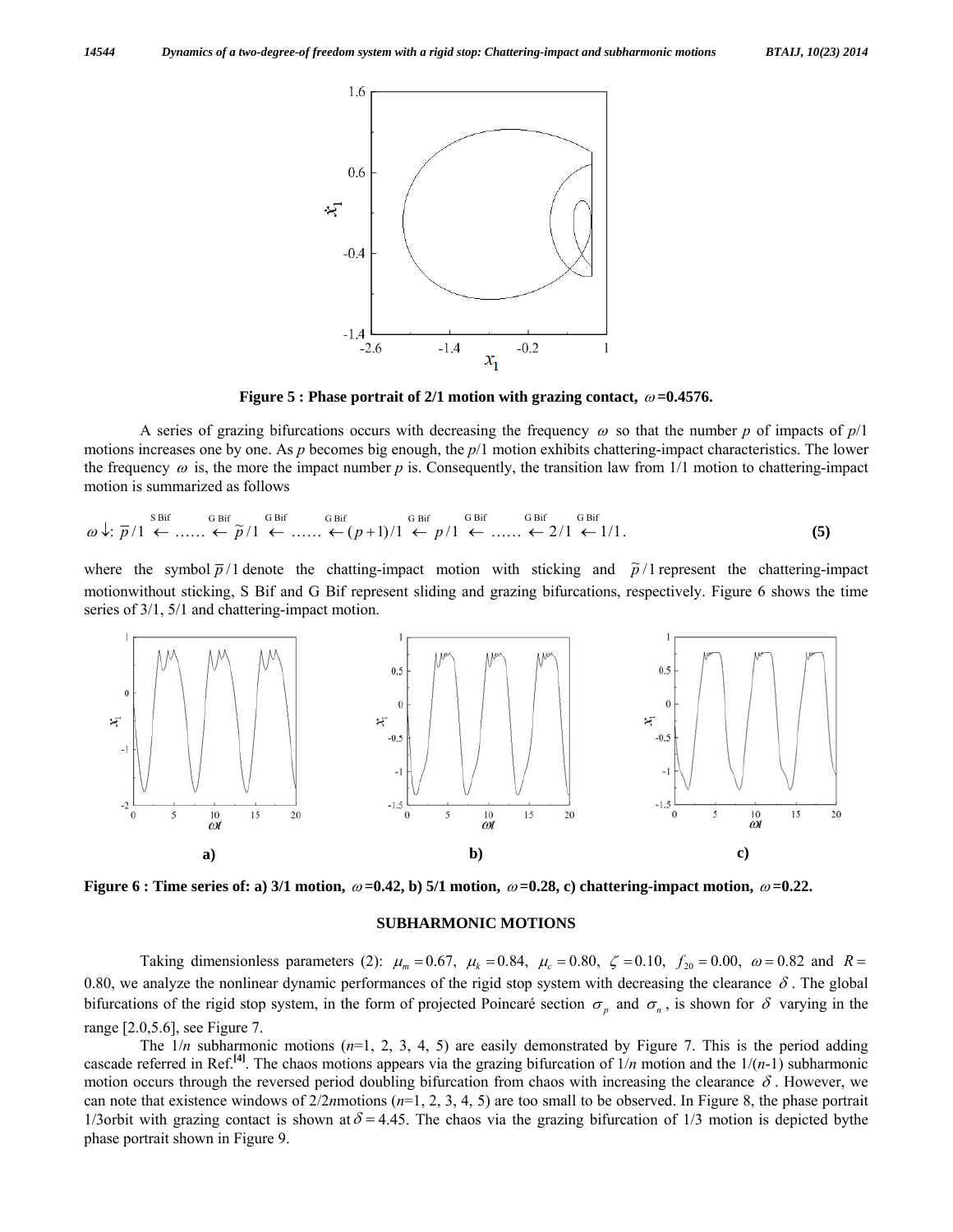

**Figure 7 : Bifurcation diagrams with decreasing clearance**  $\delta$  **: a) Diagram of Poincaré map**  $\sigma_p$ **, b) Diagram of Poincaré map**  $\sigma_n$ 



**Figure 8 : Phase portrait of 1/3 subharmonic motion with grazing contact,** δ **=4.45.** 



**Figure 9 : Phase portrait of chaos,** δ **=4.449.**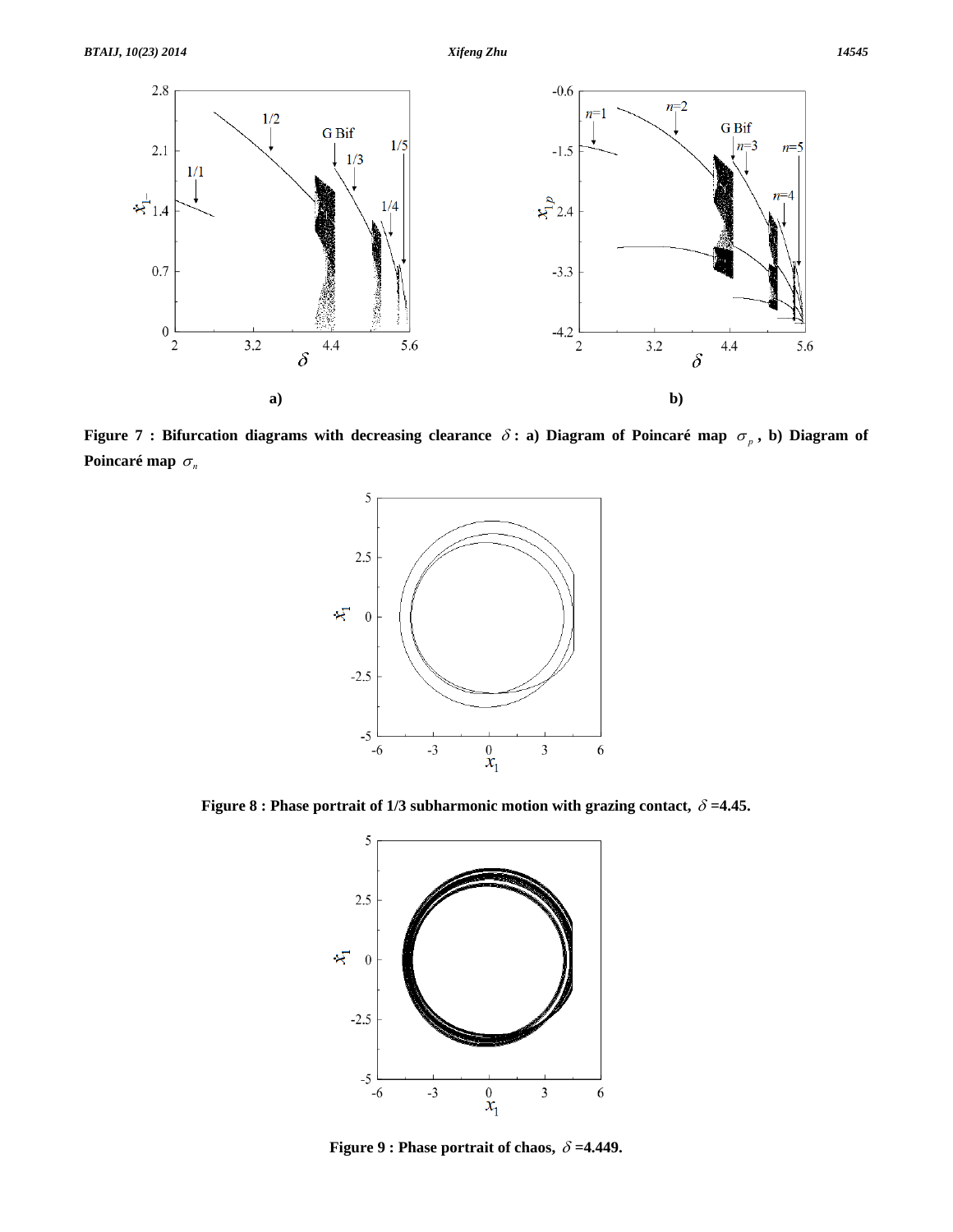#### **COEXISTENCE ATTRACTORS**

 Taking dimensionless parameters (1), the global bifurcation diagrams of the rigid stop system, in the form of projected Poincaré section  $\sigma_p$ , are shown with increasing or decreasing frequency  $\omega$  varying in the range [0.2,0.8], as seen in Figure 10. The sign SN*p*/1 and FH(*p*-1)/1 denotes the saddle-node bifurcation boundary and frequency hysteresis range of *p*/1 orbit to  $(p-1)/1$  orbit. Forthe sakeofexhibition, the global bifurcation diagrams with increasing or decreasing frequency  $\omega$ were plotted in the same diagram.

Saddle-node bifurcations at the boundary of  $p/1$  motions with increasing frequency are considered. On the boundary  $SN_{p/1}$ , one of impacts of the motion disappears and  $(p-1)/1$  motion occurs after a jump transition. A narrower frequency hysteresis range exists between grazing boundary of *p*/1 motion and saddle-node bifurcation boundary of (*p*+1)/1 motion, as seen in Figure 10. There coexist both stable  $p/1$  and  $(p+1)/1$  motions in the dependence on different initial conditions or on the way of the system parameters change in thefrequency hysteresis ranges. Figure 11 shows the coexistence periodic orbits of 1/1 motion and 2/1 motion in the frquency hysteresis range  $FH_{1/1}$  at  $\omega$ =0.67. Figure 12 shows the coexistence periodic orbits of 2/1 motion and 3/1 motion in another frquency hysteresis range FH<sub>2/1</sub> at  $\omega$ =0.4577.



**Figure 10 : Diagram of frequency hysteresis range of the saddle-node bifurcations.** 



**Figure 11 : Phase portraits of coexistence attractors,** <sup>ω</sup> **=0.67: a) Phase portrait of 1/1 motion, b) Phase portrait of 2/1 motion.**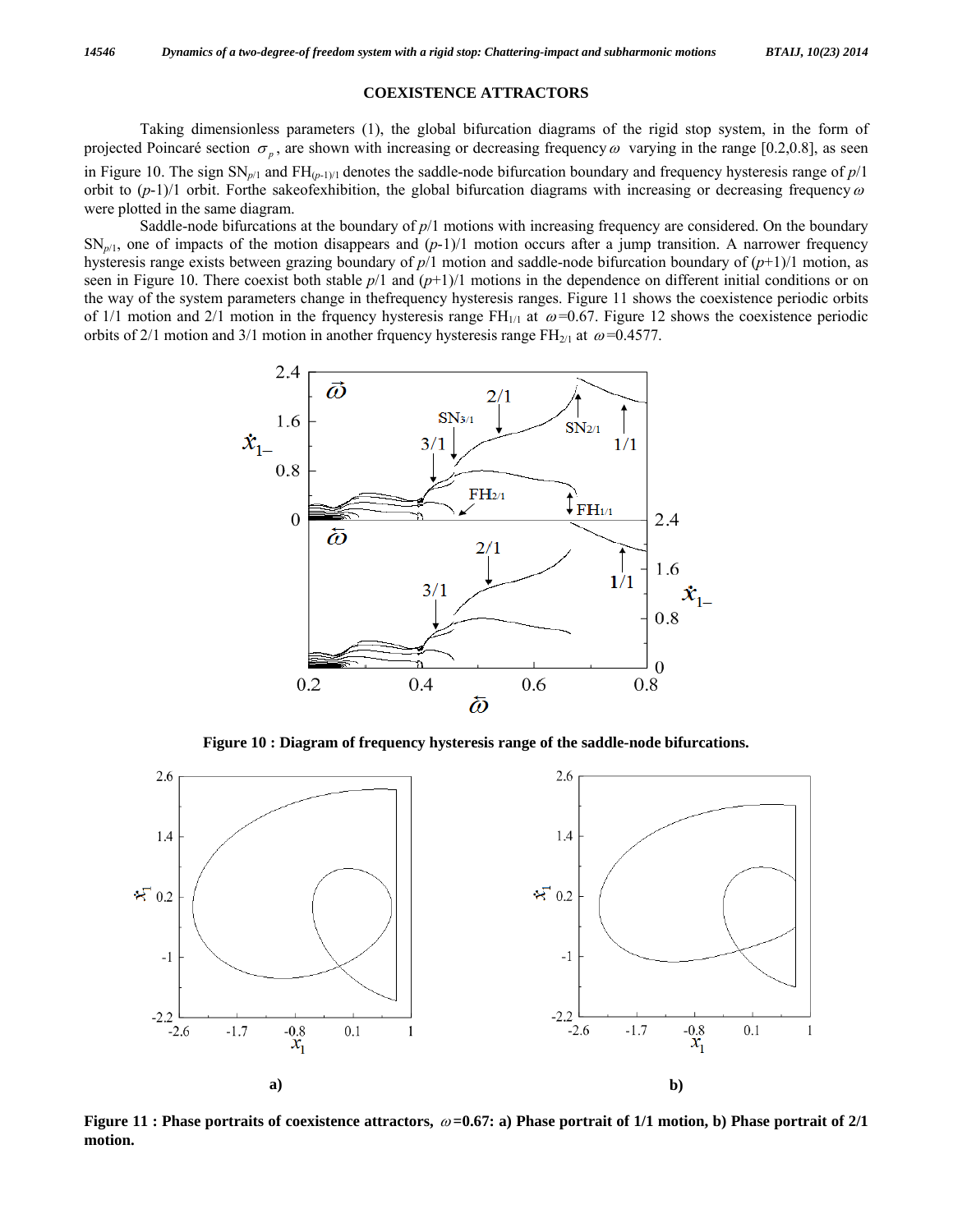

**a) b)**

**Figure 12 : Phase portraits of coexistence attractors,** <sup>ω</sup> **=0.4577: a) Phase portrait of 2/1 motion, b) Phase portrait of 3/1 motion.** 

#### **CONCLUSIONS**

 In this paper, the mechanical model and two different Poincaré maps of the period-forced system with a rigid stop were established. The nonlinear characteristics of the systemwereanalyzed with special attention to grazing bifurcation, saddle-node bifurcation,subharmonic motions, chattering-impact motions and coexistence attractors, etc.

(1). A series of grazing bifurcations occur with decreasing frequency so that the impact number  $p$  of  $p/1$  motions correspondingly increases one by one. In the low exciting frequency case, the impact number *p* of *p*/1 motions becomes big enough and chattering-impact characteristics will be appearing. The transition law from 1/1 motion to chattering-impact motion is summarized explicitly.

 (2). Particularly, several *p*/1 fundamental motion sequence with decreasing frequency is interrupted by the grazing bifurcations, chaos and reverse period-doubling bifurcations, there exists different kinds of periodic motions in the specific frequency windows, such as 8/2, 7/2, 10/3, 13/4,etc.

 (3). A series of saddle-node bifurcations occur with increasing frequency so that the impact number *p* of *p*/1 motions correspondingly decreases one by one and there exist frequency hysteresis ranges and multiple coexistence attractors between *p*/1 and (*p*+1)/1 motions.

 (4). The subharmonic motions and period adding cascade was numerically generated by choosing special system parameters.

#### **ACKNOWLEDGEMENT**

 The authors gratefully acknowledge the support by Natural Science Foundation of Gansu Province (145RJZA056), Youth scientific funds of the Lanzhou Jiaotong University (2013024) and Pre-research funds of Jinchuan Group CO., LTD. (420032).

#### **REFERENCES**

- **[1]** S.W.Shaw, P.J.Holmes; A periodically forced piecewise linear oscillator, in Journal of Sound and Vibration, **90(1)**, 129-155 **(1983)**.
- **[2]** A.B.Nordmark; Non-periodic motion caused by grazing incidence in an impact oscillator, in Journal of Sound and Vibration, **145(2)**, 279-197 **(1991)**.
- **[3]** S.L.T.De Souza, M.Wiercigroch; Suppressing grazing chaos in impacting system by structural nonlinearity, in Chaos, Solitons and Fractals, **38**, 864-869 **(2008)**.
- **[4]** W.Chin, E.Ott, H.E.Nusse, C.Grebogi; Grazing bifurcations in impact oscillators, in Physical Review E, **50**, 4427-4444 **(1994)**.
- **[5]** A.C.J.Luo, B.C.Gegg; Grazing phenomena in a periodically forced, friction-induced, linear oscillator, in Communications in Nonlinear Science and Numerical Simulation, **11**, 777-802 **(2006)**.
- **[6]** M.Wiercigroch, V.T.W.Sin; Experimental study of a symmetrical piecewise base-excited oscillator, in ASME Journal of Applied Mechanics, **65(3)**, 657-663 **(1998)**.
- **[7]** A.C.J.Luo, D.O'Connor; Periodic motions and chaos with impacting chatter and stick in a gear transmission system, in International Journal of Bifurcation and Chaos, **19(6)**, 1975-1994 **(2009)**.

 $x_1$